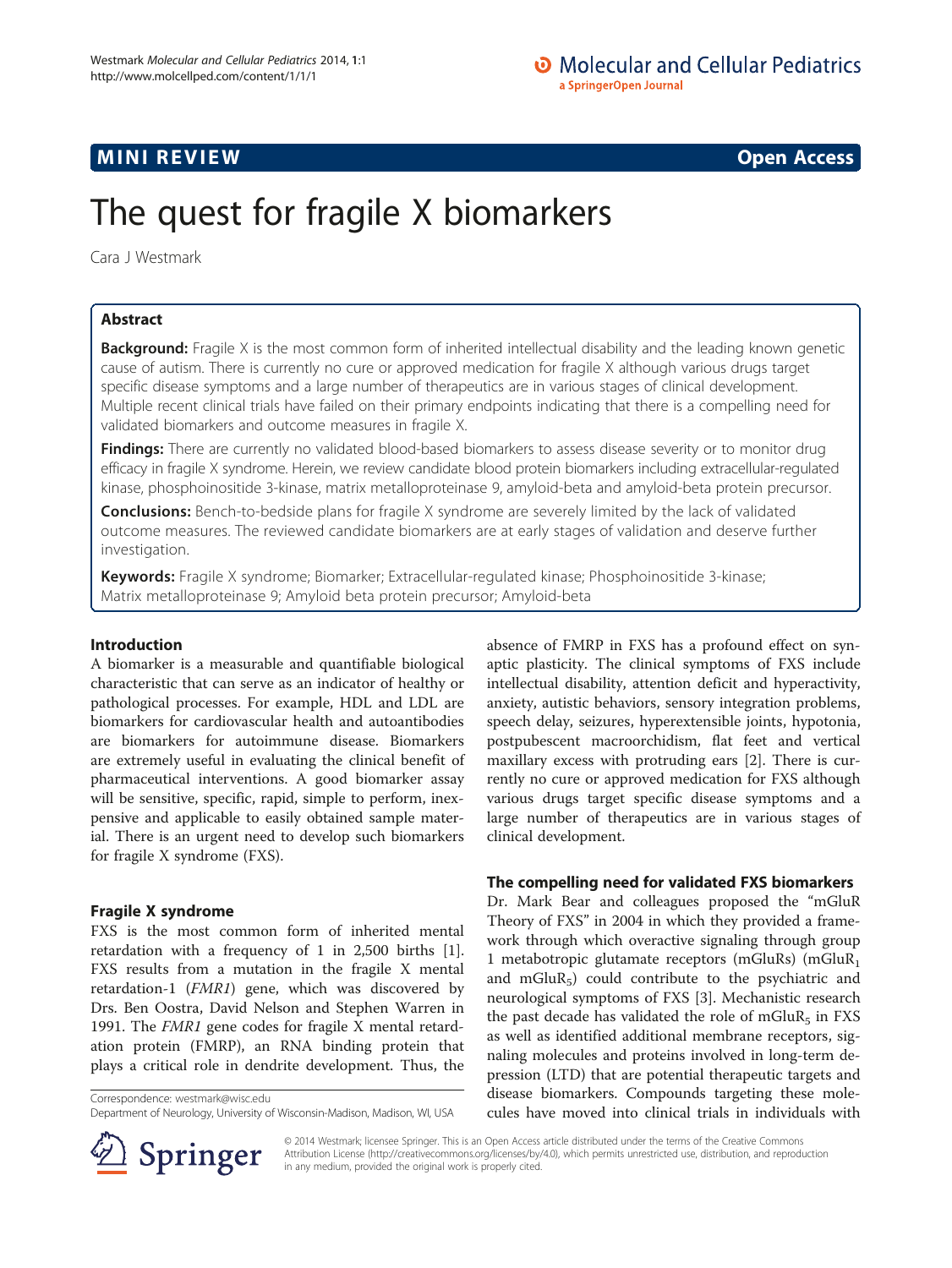FXS, which has provided valuable information regarding potential drug efficacy; however, bench-to-bedside plans are severely limited by the lack of validated outcome measures [\[4](#page-3-0)]. To facilitate the identification and development of outcome measures for FXS, the NIH organized a panel of experts who evaluated the potential utility of cognitive, behavioral and emotional measures; blood and tissue biomarkers; electrophysiological measures; eye tracking and pupillometry; and neuroimaging tests for FXS [[4\]](#page-3-0). They concluded that there is currently no single or set of endpoints that can serve as an optimal biomarker for FXS clinical trials. The Aberrant Behavior Checklist (ABC) is commonly adopted as the primary outcome measure in FXS clinical trials [\[4](#page-3-0),[5](#page-3-0)]. A recent phase 2 trial conducted by Seaside Therapeutics, Inc. to evaluate the safety and tolerability of the GABA agonist STX209 (R-baclofen) in patients with FXS failed on the primary endpoint, which was the ABC-Irritability subscale, although benefit was observed in other measures mostly by posthoc analysis [[6\]](#page-3-0). Novartis has also terminated development of their lead compound for FXS, the mGluR<sub>5</sub> inhibitor Mavoglurant (AFQ056), for not meeting the primary endpoint of improved abnormal behaviors compared to placebo. Thus, validated outcome measures and biomarkers could greatly accelerate drug development for FXS. Although recent publications indicate that auditory processing, expressive language sampling, eye tracking and pupillometry, eyeblink conditioning, the

6-factor structured ABC, markerless motion analysis, and the Pediatric Anxiety Rating Scale–Revised (PARS-R) may be viable outcome measures for FXS clinical trials, these tests require considerably more time and money to perform than a simple blood-based biomarker assay. Below, we discuss candidate blood-based biomarkers for FXS including extracellular-regulated kinase (ERK), phosphoinositide 3 kinase (PI3K), matrix metalloproteinase-9 (MMP-9), and amyloid-beta protein precursor (APP) and catabolites (Figure 1).

# Extracellular-regulated kinase

ERK is a component of the mitogen-activated protein kinase (MAPK) signal transduction pathway. ERK signaling can be activated by either protein tyrosine-linked receptors or by G protein-coupled receptors with signaling propagated through a series of phosphorylation reactions. Although there are contradictory results regarding basal phospho-ERK levels and mGluR-induced phosphorylation of ERK in FXS models, a specific inhibitor of the upstream mitogen-activated protein kinase kinases 1 and 2 (MEK1/2) eliminated audiogenic seizure activity in  $FmrI^{KO}$  mice [[7\]](#page-3-0). Findings from the Greenough laboratory suggest that the early phase kinetics of ERK activation in lymphocytes is delayed in FXS subjects and could serve as a disease biomarker [\[8\]](#page-3-0). ERK activation rates normalize in response to lithium and riluzole treatment [\[9,10\]](#page-3-0).

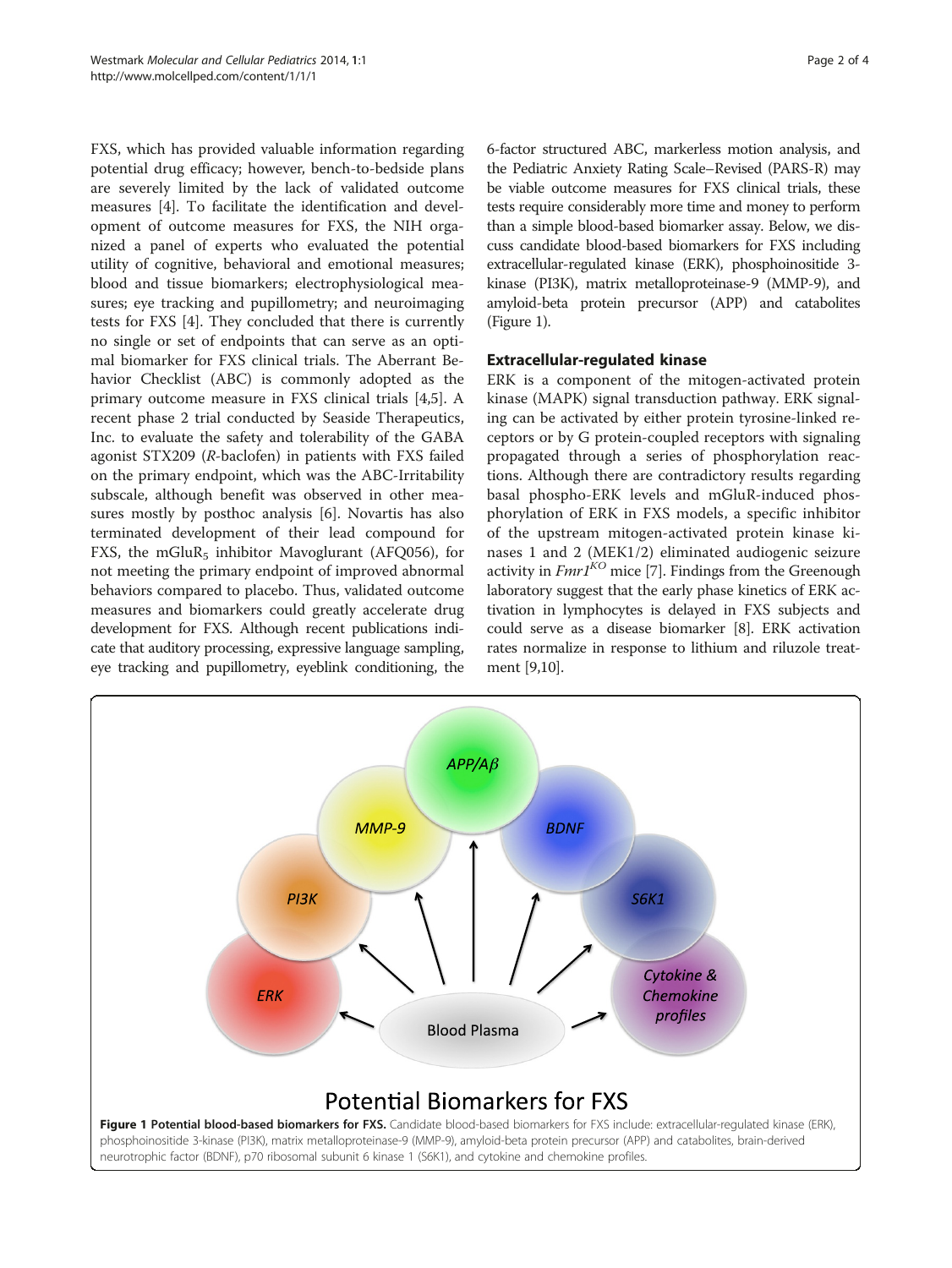## Phosphoinositide 3-kinase

PI3Ks are a family of enzymes involved in cell growth, proliferation, differentiation, motility, survival and intracellular trafficking. The catalytic p110β subunit of class I PI3Ks activates protein kinase B (PKB, aka Akt), which is part of the mammalian target of rapamycin (mTOR) signaling pathway. The Zukin laboratory has shown that p110β as well as mTOR phosphorylation and activity are elevated in juvenile  $FmrI^{\overline{KO}}$  mice [[11\]](#page-3-0). Gross and Bassell demonstrated that FMRP regulates the synthesis of p110β and that peripheral lymphocytes from FXS patients exhibit excessive PI3K activity as well as protein synthesis levels [[12\]](#page-3-0). They utilized an ELISA-based colorimetric assay to detect PI3K activity and a fluorescent metabolic labeling assay to detect protein synthesis in FXS lymphocytes. Both methods could be adapted for clinical evaluation of PI3K activity and protein synthesis levels in FXS lymphocytes in response to drug treatment.

## Matrix metalloproteinase 9

MMPs are involved in the breakdown of the extracellular matrix during processes such as embryonic development, wound healing and learning and memory. MMP-9 is involved in activity-dependent reorganization of dendritic spine architecture. MMP-9 mRNA is part of the FMRP complex, and translation of MMP-9 is increased at  $FmrI^{KO}$  synapses [[13\]](#page-3-0). The Ethell laboratory found that the antibiotic minocycline decreases MMP-9 in the hippocampus of  $FmrI^{KO}$  mice while promoting dendritic spine maturation and improving anxiety and strategic exploratory behavior [\[14\]](#page-3-0). Minocycline also prevents all neuroanatomical defects in FXS flies and improves language and social communication skills, anxiety, attention, irritability, stereotypy, hyperactivity and inappropriate speech in humans [\[15-17\]](#page-3-0). The pro- and active-forms of plasma MMP-9 are substantially elevated in FXS individuals compared to typically developing age-matched controls although a significant overall correlation between reduced MMP-9 activity and observed improvement in the Clinical Global Impression-Improvement (CGI-I) was not observed [\[18\]](#page-3-0). The preliminary analysis consisted of plasma samples from ten subjects who received minocycline for 3 months with blood samples collected at baseline and after treatment. Six of the ten subjects exhibited some decrease in MMP-9 activity after minocycline treatment and the remaining four showed no change. Five of six patients with decreased MMP-9 activity exhibited improvement in the CGI-I. Thus, a larger study is required to determine if MMP-9 is a viable blood-based biomarker to monitor minocycline efficacy in FXS.

## Amyloid-beta protein precursor and Amyloid-beta

APP and metabolites including amyloid-beta (Aβ) are potential FXS biomarkers. We found that FMRP binds

to and regulates the translation of App mRNA [[19](#page-3-0)]. In the absence of FMRP (Fmr1<sup>KO</sup> mice), APP and Aβ are overexpressed. Genetic knockout of one App allele in the  $Fmr1^{KO}$  mice rescues many disease phenotypes including seizures, anxiety, the ratio of mature versus immature dendritic spines and mGluR-LTD [\[20\]](#page-3-0). In human blood plasma, the level of  $A\beta_{1-42}$  was significantly reduced in full-mutation FXS adult males compared to age-matched controls while APP and  $A\beta_{1-40}$  levels were not altered. These data suggest that  $Aβ<sub>1-42</sub>$  may be a plausible blood-based biomarker for FXS. APP and Aβ are currently under evaluation as blood-based biomarkers in a prospective open-label trial of acamprosate in FXS youth and preliminary results indicate that APP levels are normalized in response to drug treatment [\[4](#page-3-0)]. Accumulating evidence from the Lahiri laboratory shows that  $A\beta_{1-40}$ ,  $A\beta_{1-42}$  and sAPPβ levels are decreased in plasma of youth with severe autism compared to controls whereas sAPPα levels are elevated [[21\]](#page-3-0). In total, these data suggest that there may be age-dependent differences in APP expression and processing and that these proteins may be valuable biomarkers for both FXS and autism. An important caveat in developing Aβ as a blood-based biomarker is that anticoagulants appear to alter APP processing; thus, blood collection procedures need to be standardized [[22\]](#page-3-0). The advantage of APP and Aβ as blood-based biomarkers for FXS, as opposed to measuring the activity of the aforementioned signaling molecules, is the stability of the proteins in serum.

## Other potential biomarkers

In addition to the biomarkers discussed above, other potential candidates include brain-derived neurotrophic factor (BDNF), p70 ribosomal subunit 6 kinase 1 (S6K1), and cytokine and chemokine profiles. Erickson and colleagues observed increased BDNF levels in a pilot FXS trial testing acamprosate [\[23](#page-3-0)]. Hoeffer and colleagues found increased phosphorylation of S6K1 in FXS lymphocytes [\[24\]](#page-3-0). Ashwood and colleagues found altered plasma cytokine and chemokine levels in FXS subjects; specifically, they observed elevated interleukin-1 alpha (IL-1 $\alpha$ ), regulated on activation normal T-cell expressed and secreted protein (RANTES) and 10 kDa interferon gamma-induced protein (IP-10) compared to typically developing controls [\[25\]](#page-3-0).

## Summary and conclusions

In summary, there are numerous drugs exhibiting promise in preclinical testing for FXS but no validated bloodbased biomarkers or behavioral outcome measures for drug efficacy testing. This mini-review highlights research findings demonstrating that ERK activation rates, PI3K and MMP-9 activity levels, and APP and metabolite levels